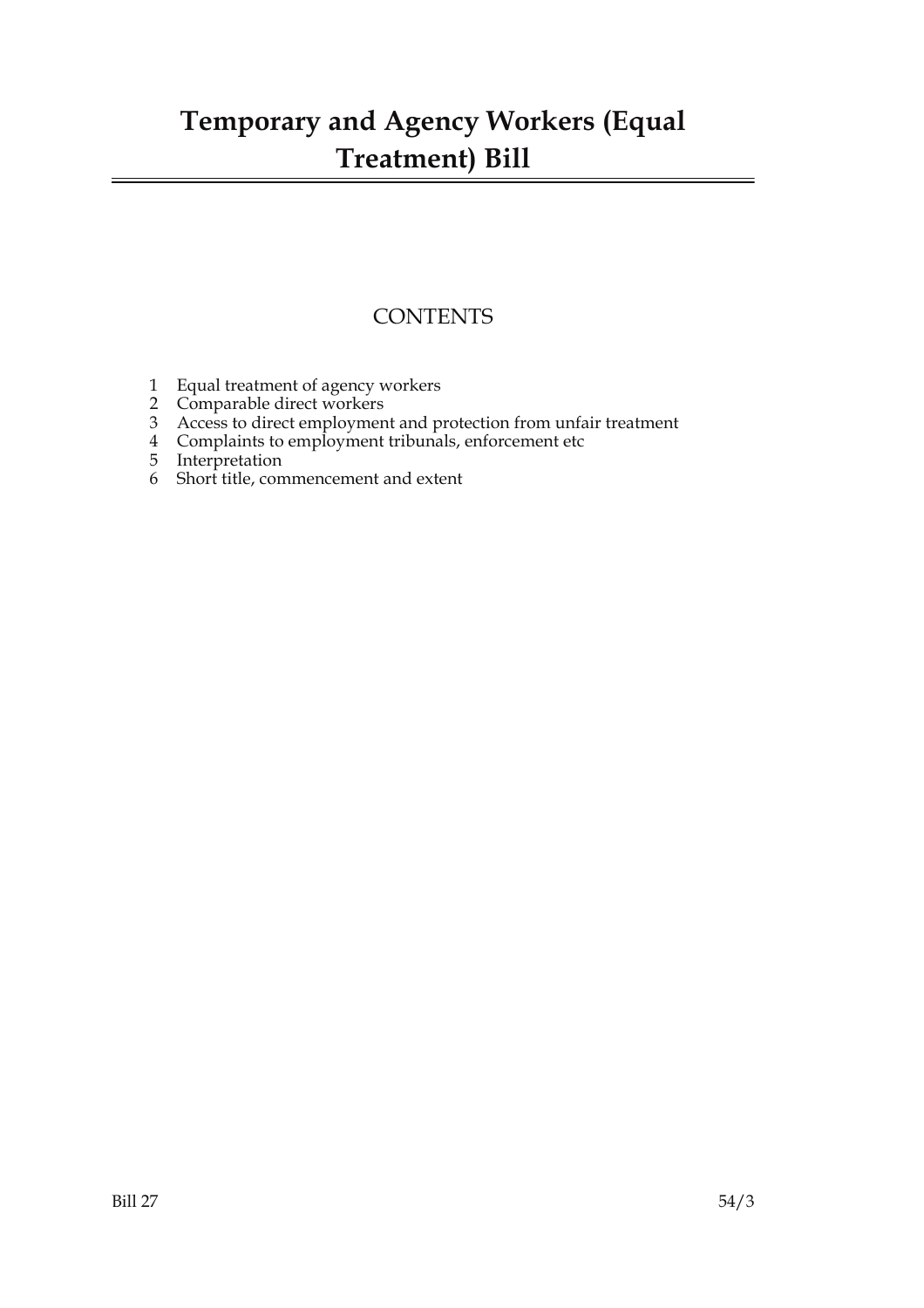# A **BILL** TO

Provide for the protection of temporary and agency workers; to require the principle of equal treatment to be applied to temporary and agency workers; to make provision about the enforcement of rights of temporary and agency workers; and for connected purposes.

E IT ENACTED by the Queen's most Excellent Majesty, by and with the advice and consent of the Lords Spiritual and Temporal, and Commons, in this present **B** E IT ENACTED by the Queen's most Excellent Majesty, by and with consent of the Lords Spiritual and Temporal, and Commons, Parliament assembled, and by the authority of the same, as follows:  $-$ 

### **1 Equal treatment of agency workers**

- (1) An agency worker has the right not be treated by the employment business, or employment agency, or by the end user less favourably in respect of his basic working and employment conditions than a comparable direct worker is or would be treated.
- (2) Subsection (1) above applies only if—
	- (a) the treatment is on the ground that the worker is an agency worker, and
	- (b) the treatment is not justified on objective grounds.
- (3) In determining whether the right conferred by subsection (1) has been breached, the pro rata temporis principle applies where appropriate.

#### **2 Comparable direct workers**

- (1) For the purposes of this Act, a direct worker is a comparable direct worker in relation to an agency worker if, at the time when the treatment that is alleged to be less favourable to the agency worker takes place—
	- (a) the other party to the direct worker's contract is the end user in respect of the agency worker; *15*
	- (b) both the direct worker and the agency worker are engaged in the same or broadly similar work, having regard, where relevant, to whether they have a similar level of seniority, qualification and skills; and
	- (c) the direct worker works or is based at the same establishment as the agency worker or, where there is no comparable direct worker working or based at that establishment who satisfies the requirements of *20*

*5*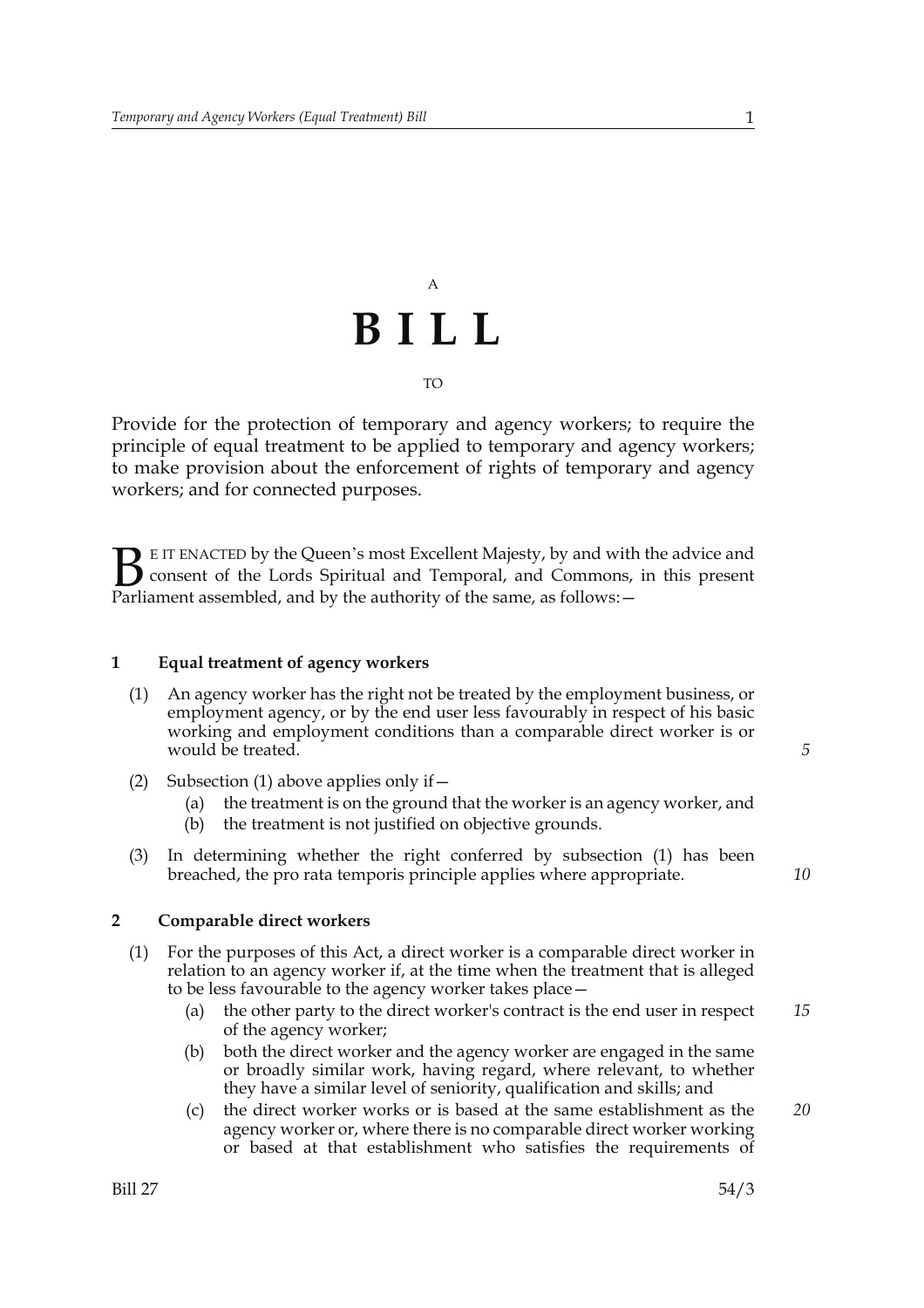paragraphs (a) and (b), works or is based at a different establishment and satisfies those requirements.

- (2) For the purposes of subsection (1), it is immaterial whether the direct worker's contract is of open-ended or fixed duration.
- (3) Where no real comparable direct worker can be identified, a tribunal considering a complaint under section 1(1) shall consider how a comparable direct worker satisfying the requirements of subsection (1) would have been treated having regard to all the circumstances of the case, including— *5*
	- (a) any relevant collective agreements;
	- (b) the terms and conditions of direct workers;
	- (c) the usual practices of the employment business, or employment agency, and the end user; and
	- (d) the treatment of other direct workers or other former direct workers, as may be relevant.

#### **3 Access to direct employment and protection from unfair treatment**

- (1) An end user shall inform all agency workers provided to him of any vacancies for work as a direct worker in his undertaking.
- (2) Any clause of any contract between an employment business, or employment agency, and—
	- (a) an agency worker, or
	- (b) an end user,

is void and of no effect insofar as it prohibits, prevents, or has the effect of preventing, an agency worker becoming a direct worker of the end user.

- (3) An agency worker who is an employee within the meaning of section 230(1) of the 1996 Act and who is dismissed (whether by the end user or the employment business, or employment agency) shall be regarded as unfairly dismissed for the purposes of Part 10 of the 1996 Act if the reason (or if more than one, the principal reason) for the dismissal is a reason specified in subsection (5). *25*
- (4) An agency worker has the right not to be subjected to any detriment by any act, or any deliberate failure to act, of the end user or the employment business, or employment agency, done on a ground specified in subsection (5). *30*
- (5) The reasons or, as the case may be, the grounds are—
	- (a) that the agency worker
		- brought proceedings against the end user or the employment business, or employment agency, under this Act;
		- (ii) gave evidence or information in connection with such proceedings brought by any person;
		- (iii) otherwise did anything under this Act in relation to the end user or the employment business, or employment agency;
		- (iv) alleged that the end user or the employment business, or employment agency, had infringed this Act; or *40*
		- (v) refused (or proposed to refuse) to forgo a right conferred on him by this Act, or
	- (b) that the end user or employment business believes or suspects that the agency worker has done or intends to do any of the things mentioned in paragraph (a). *45*

*10*

*15*

*20*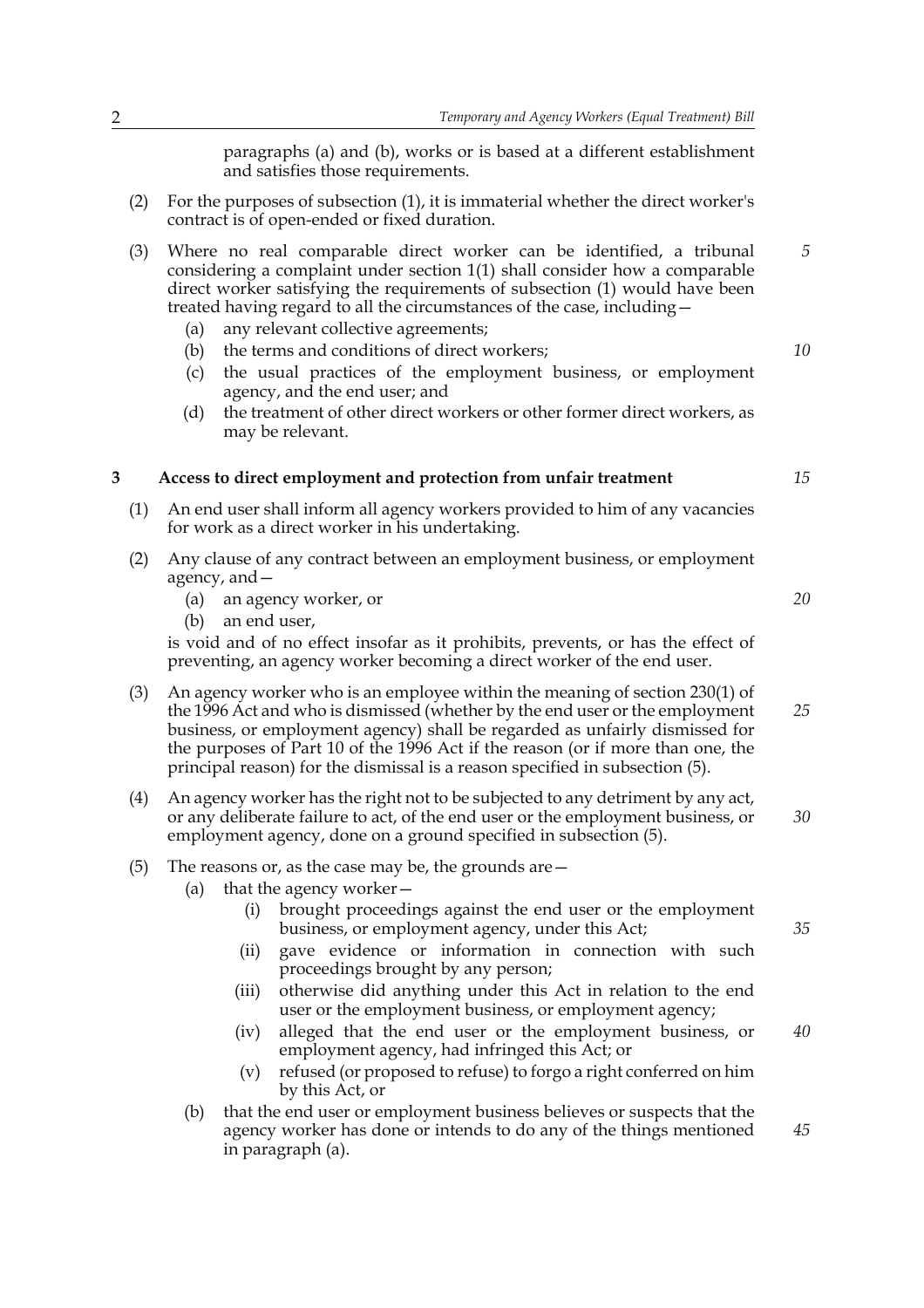(6) Subsection (4) does not apply where the detriment in question amounts to a dismissal within the meaning of Part 10 of the 1996 Act which falls within subsection (3).

#### **4 Complaints to employment tribunals, enforcement etc**

- (1) The Secretary of State shall by regulations provide for the enforcement before an employment tribunal of the rights afforded to agency workers by sections  $1(1)$ , 3(1) and 3(4), the said regulations to include provision for  $-$ 
	- (a) the right to present a complaint to an employment tribunal;
	- (b) joint and several liability for any compensation ordered by the employment tribunal as between the employment business and the end user in respect of complaints under sections 1(1) and 3(4); *10*
	- (c) the territorial extent of the rights;
	- (d) secondary liability;
	- (e) the applicability of the rights to special classes of employment;
	- (f) the necessary and consequential amendment of legislation.
- (2) The regulations providing for enforcement under subsection (1) may include provision for—
	- (a) the appointment of a regulatory authority with suitable duties and powers for the purpose of enforcing the rights afforded to agency workers by sections  $1(1)$ , 3(1) and 3(4);
	- (b) the appointment of statutory officers with suitable duties and powers for the purpose of enforcing the rights afforded to agency workers by sections 1(1), 3(1) and 3(4);
	- (c) alternative dispute resolution, including the referral of proceedings brought before an employment tribunal for a period not exceeding 28 days, or longer with the agreement of the parties.
- (3) For the purposes of sections 3(3), 3(4) and 111 of the 1996 Act, both the employment business, or employment agency, and the end user—
	- (a) shall be deemed to be the employer of the agency worker; and
	- (b) shall have joint and several liability for any award of compensation that might be ordered in respect of such a complaint. *30*
- (4) Section 203 of the 1996 Act (restrictions on contracting out) shall apply in relation to this Act as if the provisions of this Act were contained in the 1996 Act.

### **5 Interpretation**

In this Act—

"the 1996 Act" means the Employment Rights Act 1996 (c. 18);

- "agency worker" means any person who is supplied by an employment business, or employment agency, to do work for another person ("the end user") under a contract or other arrangements made between the employment business, or employment agency, and the end user;
- "basic working and employment conditions" means working and employment conditions relating to—
	- (a) the duration of working time, rest periods, night work, paid holidays and public holidays;
	- (b) pay, including sick pay;

*40*

*5*

*15*

*20*

*25*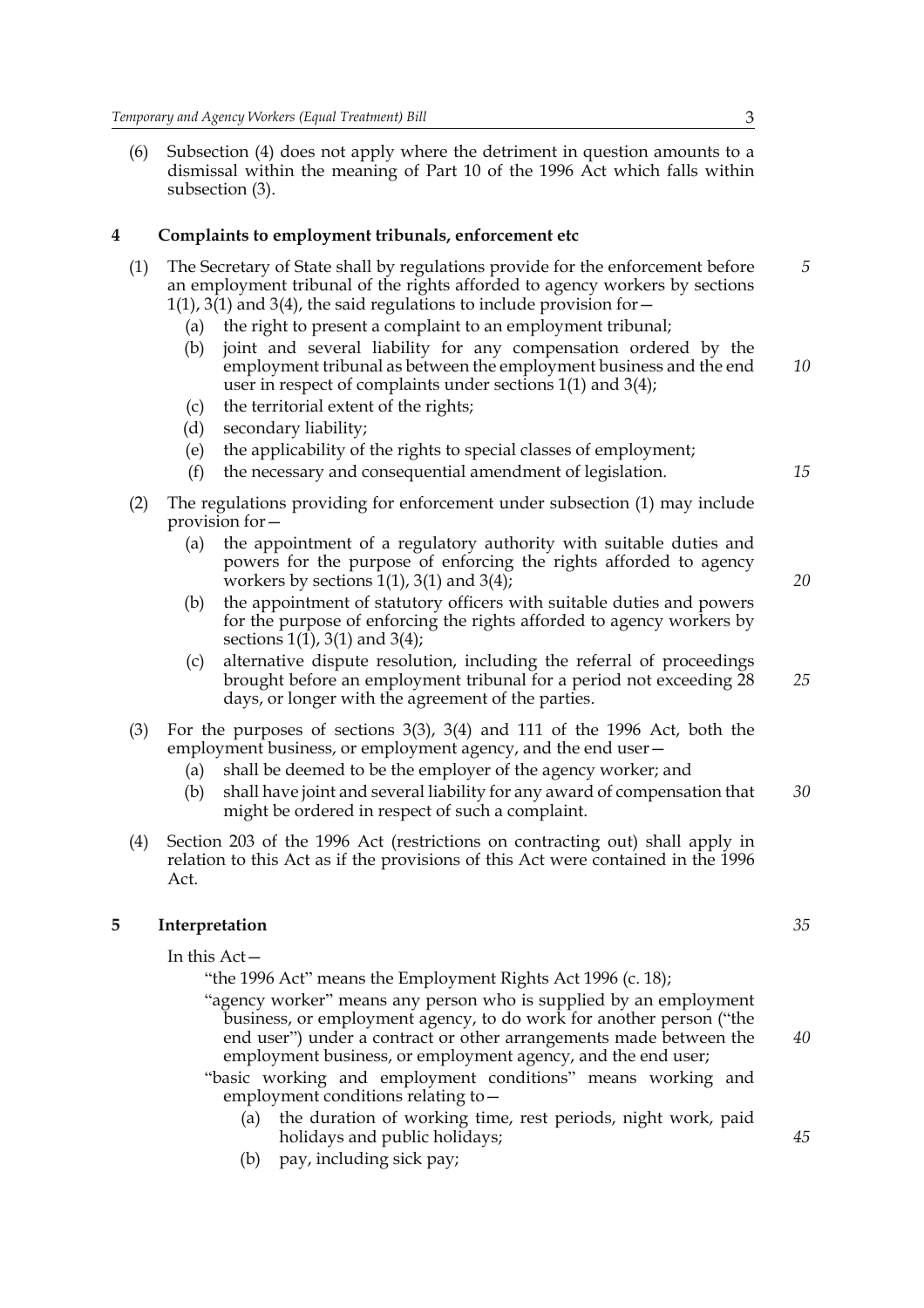- (c) work done by pregnant women and nursing mothers, children and young people; and
- (d) action taken to combat discrimination on the grounds of sex, race or ethnic origin, religion or beliefs, disabilities, age or sexual orientation;

"comparable direct worker" shall have the meaning set out in section 2; "direct worker" means an individual, not being an agency worker, who has entered into or has worked under—

- (a) a contract of employment; or
- (b) any other contract, whether express or implied and (if it is express) whether oral or in writing, whereby the individual undertakes to do or perform personally any work or services for another party to the contract whose status is not by virtue of the contract that of a client or customer of any profession or business undertaking, or employment agency, carried on by the individual; *10 15*
- "employment" means employment under a contract of services or a contract personally to execute any work or labour, and related expressions shall be construed accordingly;
- "employment agency" means the business (whether or not carried on with a view to profit and whether or not carried on in conjunction with any other business) providing services (whether by the provision of information or otherwise) for the purpose of finding workers employment with employers or of supplying employers with workers for employment by them; *20 25*
- "employment business" means the business (whether or not carried on with a view to profit and whether or not carried on in conjunction with any other business) of supplying persons in the employment of the person carrying on the business, to act for, and under the control of, other persons in any capacity;
- "end user" shall have the meaning ascribed within the definition of "agency worker" within this section;
- "joint and several liability" shall be construed with reference to the Civil Liability (Contribution) Act 1978 (c. 47);
- "the pro rata temporis principle" means that where a comparable direct worker receives or is entitled to receive pay or any other benefit, an agency worker is to receive or be entitled to receive not less than the proportion of that pay or other benefit that the number of his weekly hours bears to the number of weekly hours of the comparable direct worker. *35*

#### **6 Short title, commencement and extent**

- (1) This Act may be cited as the Temporary and Agency Workers (Equal Treatment) Act 2008.
- (2) Subject to subsection (3), the provisions of this Act shall come into force on such day as the Secretary of State may by order made by statutory instrument appoint; and different days may be appointed under this subsection for different purposes.
- (3) The day or days specified by the Secretary of State under subsection (2) shall not be later than 1 October 2009.

*5*

*30*

*40*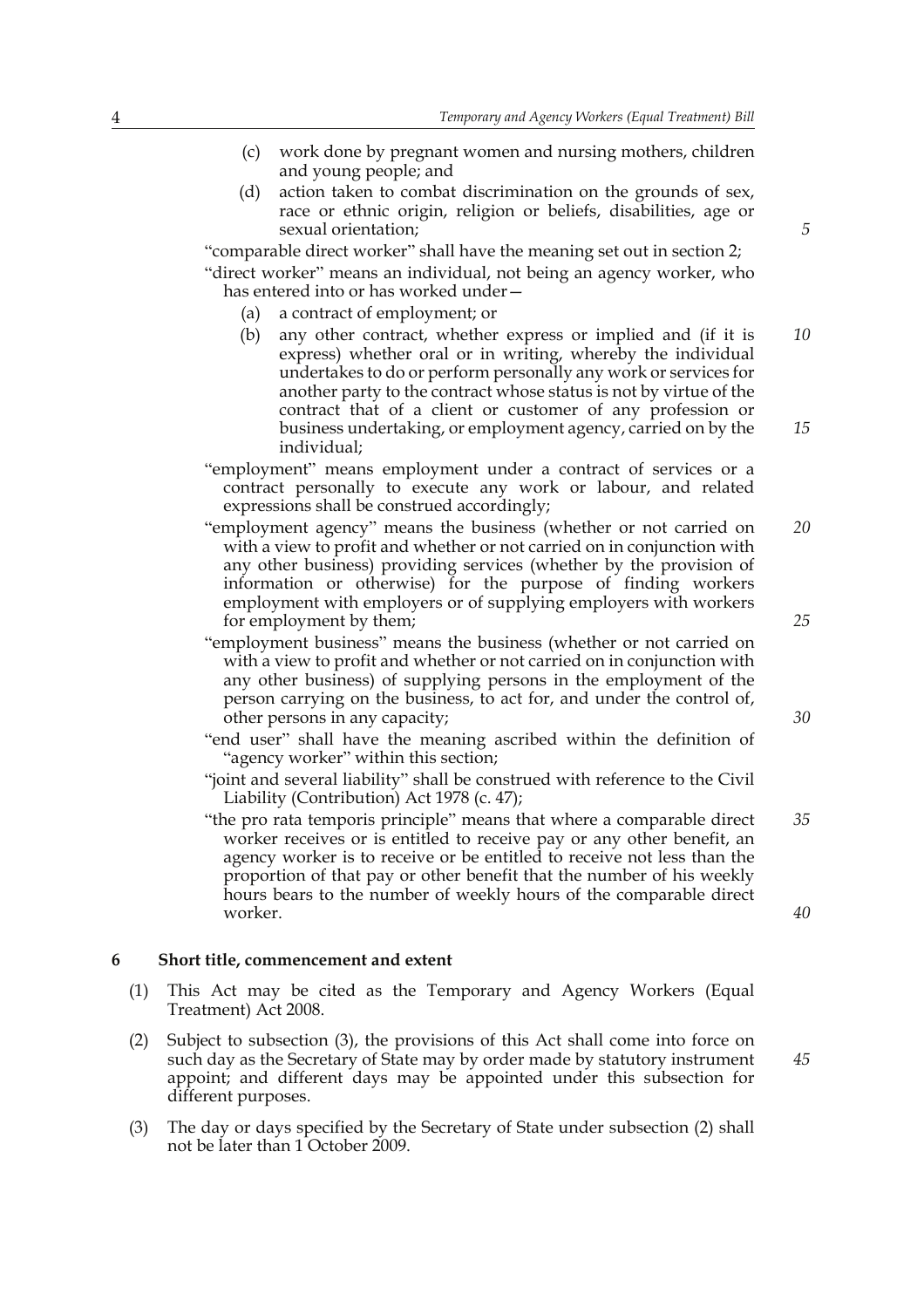(4) This Act extends to England, Wales, Scotland and Northern Ireland.